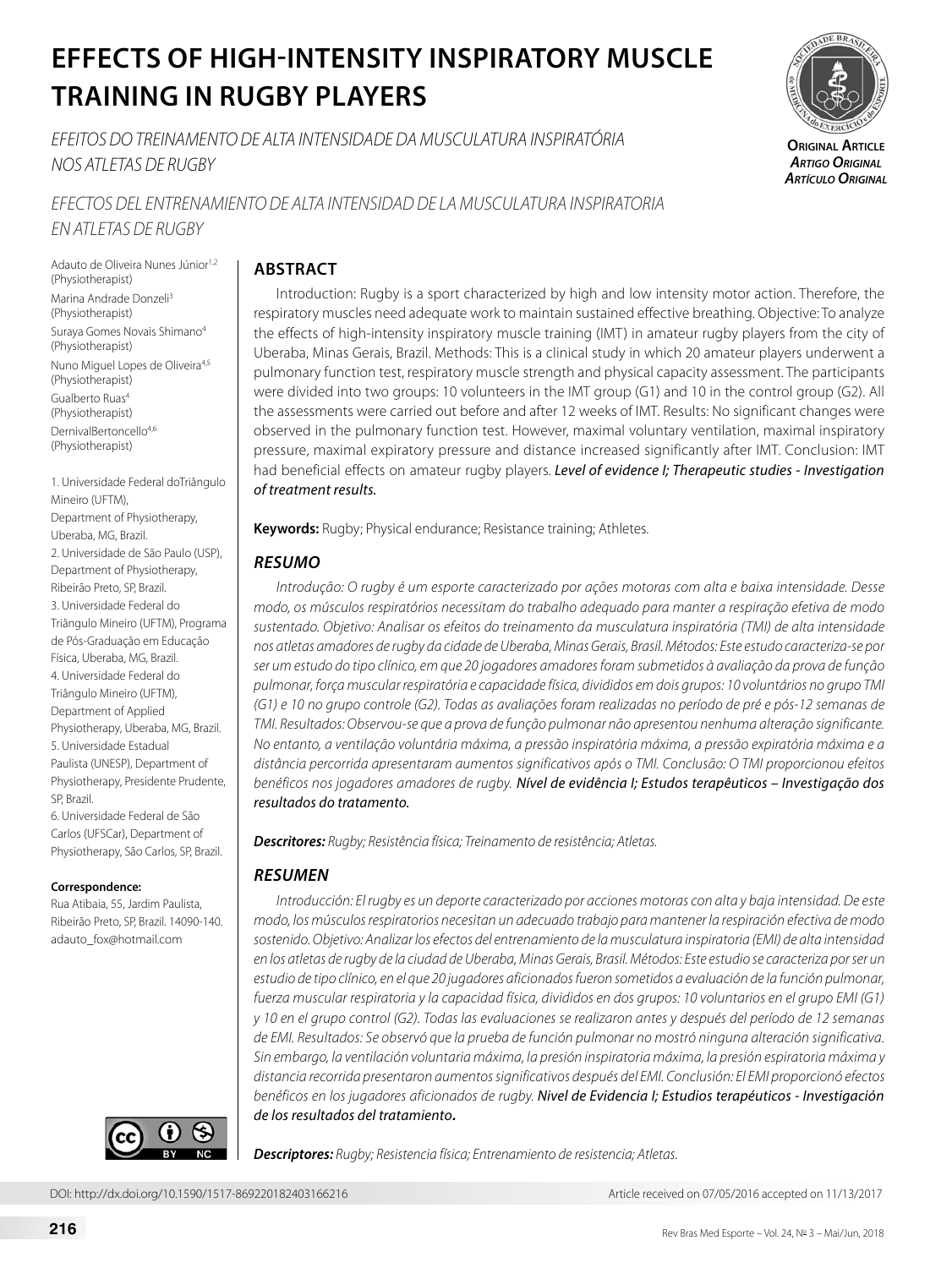# **INTRODUCTION**

With the advancement of sports technology within rugby, the games have become increasingly competitive and consequently havelead players to different levels of intense and exhaustive training, thus contributing to the increase in the number of injuries, diaphragmatic muscle fatigue, including dyspnea and decrease of physical capacity. Rugby is a sport distinguished by its short duration and high intensity motor action, alternating periods of longer duration and lower intensity motor actions. These characteristics require from players to perform optimally on biomotor skills such as aerobic endurance, anaerobic power, movement speed, agility and explosive strength.<sup>1</sup>

During sports activities, athletes perform a hyperventilation to maintain the oxygen supply in the cell and for the purpose reducing the effectiveness of exercise at the anaerobic threshold.2 In hence, the respiratory muscles need adequate work to maintain effective sustaining respiration.3

Some studies argue that respiratory muscle fatigue can impair exercise effectiveness. They demonstrate that the inspiratory muscle training (IMT) slows the respiratory muscle fatigue, lactate concentration and metaboreflex, which can increase the strength and respiratory muscle strength, thereby improving performance in thesport.<sup>4-8</sup>

The feature responsible for the athlete's performance limitation is the so-called metaboreflex, in which metabolites accumulation during fatiguing muscle exercise promotes an increase in muscle sympathetic nerve activity and consequently peripheral vasoconstriction.<sup>9-11</sup>

The IMT with linear pressure loading equipment has been considered a potential modifying agent of strength and inspiratory muscle strength, as well as attenuatingthe metabolic accumulation during inspiratory muscle work, resulting in the decrease of diaphragmatic muscle fatigue, dyspnea and increase of physical performance.<sup>12-15</sup>

Therefore, the inspiratory muscle training with high pressure loads on rugby players need be elucidated. Thus, a study that contributes to the effectiveness of the IMT of high intensity in the improvement and quality of the sports performance in rugby athletes is justified*.* Therefore, the objective of this study was to analyze the effects of high intensity IMT on amateur rugby athletes.

# **MATERIALS AND METHODS**

This study makes use ofdescriptive and analytical methodology with simple randomization and cause-and-effect analysis among the investigated variables. The randomization was performed with recomposition in sealed and opaque plastic envelope for each volunteer in order to define the training group. The study was approved by the Research Ethics Committee of the FederalUniversity of TriânguloMineiro under protocol no. 2398. All players were informed and guided regarding the procedures to which they would be submitted and signed a Free and Informed Consent Term according to the Resolution No. 466/12 of the National Health Council.

Twenty amateur rugby players participated in this study*.* They all carried out two hours of weekly training, three times a week. They were all teammates from the *Taurus* university rugby team.

The trainings were held on Tuesdays, Thursdays and Saturdays. The matches were held every other Sunday. The training was specific and kept the same sequence: warm up, technical training, physical training and cool down.

The warm-up began with a light jogging for five minutes, and dynamic stretching of the major muscle groups. The technical training was the simulation of specific moves applied togames to improve its fundamentals, such as passing, blocking, feinting and collective strategicmoves. The physical training was done with exercises of intensity and

agility, like jumps, 50-100-metersprints and fast shiftingwith obstacles. Regarding the cooldown, it ended with the stretching of the main muscle groups required in the sports modality, like: quadriceps, hamstrings, sural triceps, shoulder, biceps and triceps.

Players were divided into two groups: high intensity IMT group (G1) and control group (G2).

The inclusion criteria for the study were: healthy men; over 18; intermediate level of playing; at least six months of training; having participated in two official matches. The excluded ones: smokers and / or stimulating or anabolic steroid drug users.

G1 and G2 were submitted to the following evaluations: pulmonary function test, respiratory muscle strength (FMR) and physical capacity. The evaluations were performed before and after 12-week period of ITM. The evaluations occurred on four separate non-consecutive days.

The forced vital capacity (FVC), the forced expiratory volume in the first second (FEV<sub>1</sub>), the relation between FEV<sub>1</sub> / FVC and maximal voluntary ventilation (MVV) were *measured* using the *Master Scope* spirometer *from Jäeger* (Wuerzburg, Germany ) properly calibrated. At least three acceptable curves of each of the maneuvers were considered and the spirometric values were expressed as a percentage of the predicted value for the Brazilian population.16

# **FMR - maximal inspiratory pressure (MIP) and maximal expiratory pressure (MEP)**

MIP and MEP were performed through a properly calibrated *Ger-Ar* analogue manovacuometer (São Paulo, Brazil), scaled at -300 to +300 cmH<sub>2</sub>O. A maximum of ten consecutive measurements were performed, at least three reproducible measures, with less than 10% of difference between them.17

The *YoYo Test* was performed following the protocol consisting of a first sound signal, where the players left the starting position, traveling 20 meters to the end point. This coincided with a second signal and they should return to the starting position with a third signal, totaling 40 meters for each stage and kept jogging for 10 seconds to recover and then repeated the path. Each level of intensity consisted of a number of stages which were reached at the same speed. Thus, when reaching following the level, the time between each signal was reduced, forcing them to increase the running speed to remain in the test. Those who could not keep up with sound signals twice in a row were eliminated from the test and the distance traveled (DT) at which they stopped was noted. The tests were done in the morning, between eight and nine o´clock, on a natural grass soccer field. In addition, everyonehad their oxygen pulse saturation, heart rate, lower limb fatigue sensation, dyspnea and systemic blood pressure monitoredbefore and after the tests.<sup>18</sup>

Players received the IMT program within three weekly sessions, for 12 consecutive weeks totaling 36 sessions, all supervised by a physiotherapist and a physical education professional.

The G1 IMT protocol consisted of:

- 10 minutes of trunk muscles, upper and lower limbs stretching;
- 10-minute warm-up with a series of 10 repetitionsand one-minute intervals. The players were asked to perform a full and vigorous inspiration, through the linear pressure load equipment *Breather Plus IMT Power*®*, (Technologies Ltd, Birmingham,* UK). The heating chamber was considered a pressure level prior to the ITM load;
- IMT was performed after 10 minutes of rest after warm-up, consisting of a series of 30 repetitions using 80% of MIP, with increasing pressure levels always from the fourth training session.To calculate the training load, the pressure level closest to 80% of the load in cmH  $_2$ O was collected.

The G2 IMT protocol consisted of:

The control group (G2) performed the same protocol as the ITM group, but with no additional resistive load.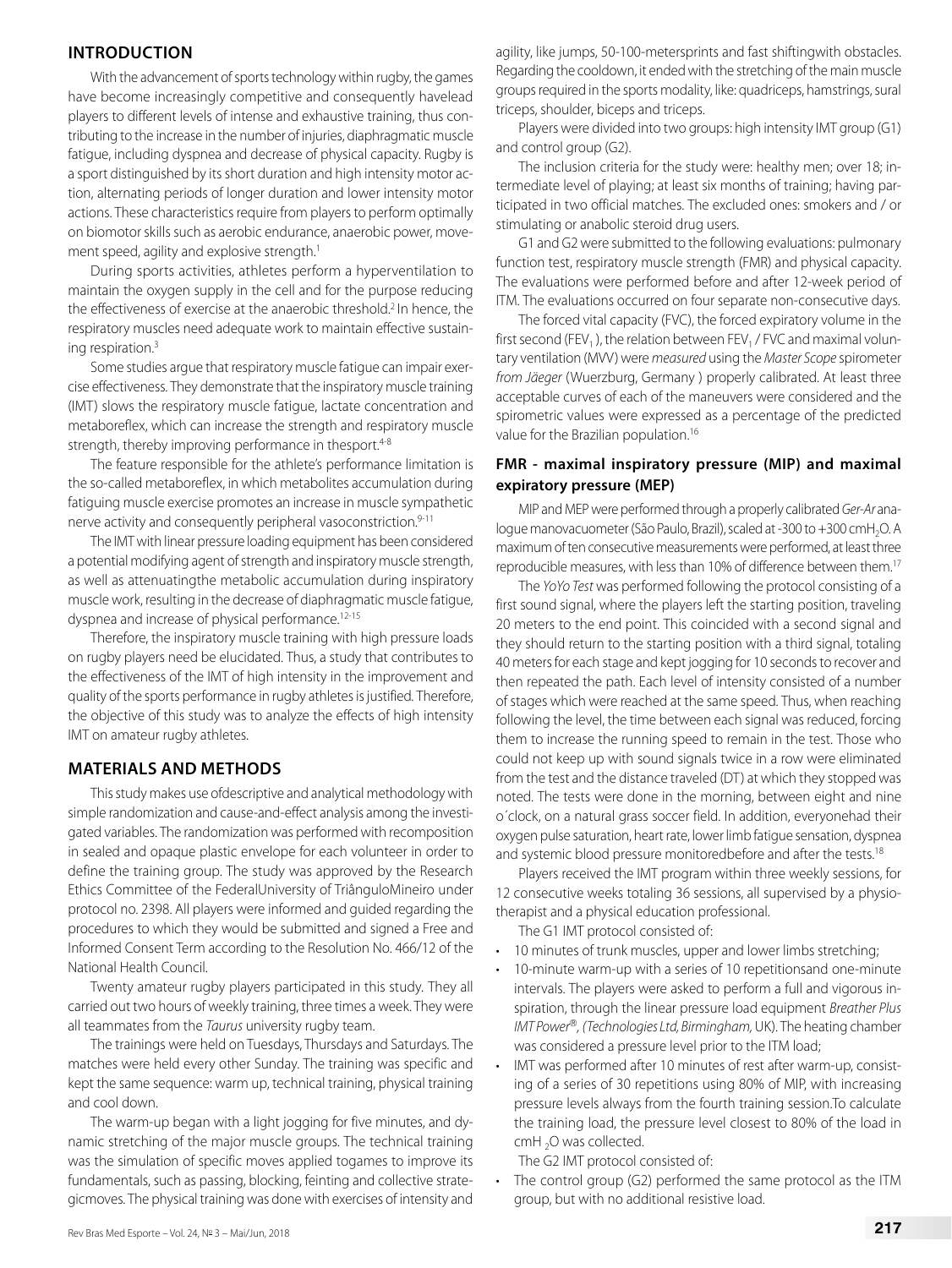## **Statistical analysis**

Statistical software InStat® version 3.05 (GraphPad Software Inc., San Diego, CA, USA) was used to analyze the results. The normality of the data was verified by applying of the *Shapiro Wilk* test, which determined that all the variables of the study had a normal distribution. Values were expressed as mean and standard deviation. *The t student* tests were performed, paired and unpaired, and the significance level was set at  $p \le 0.05$ .

## **RESULTS**

A total of 25 players were evaluated for possible participation in the study. However, five were excluded because they did not complete the evaluations and because they are anabolic steroid users. Of the total, 20 players were randomized and 10 were included in G1 (six *backs* and four *forwards*) and 10 in G2 (six *backs* and four *forwards*), as shown in Figure 1.

Table 1 shows the variables of the groups studied. There were no significant differences between them. G1 and G2 players did not use bronchodilators nor oral corticosteroids.

No significant difference was observed between the number of sessions and the duration. There were 36 sessions, happening three times a week for 12 weeks and the average time of 30 minutes. In addition, all patients tolerated IMT without presenting any exacerbation.

Demographic, anthropometric characteristics and pulmonary function (FVC,  $F_{FVI}$  and  $F_{FVI}$  / FVC) showed no significant change from the baseline compared to the final evaluation after the ITM groups. However, MV ( $p = 0.03$ ), MIP ( $p = 0.04$ ), MEP ( $p = 0.02$ ) and SD ( $p = 0.04$ ) had significant increases in G1 when compared to G2 Table 2), representing an improvement of 22%, 38%, 32% and 13% respectively.



**Figure 1.** Flow diagram of the study participants' participation.

# **DISCUSSION**

The main result of this study was the demonstration that the high intensity IMT for 12 weeks with loads of 80% provided important and significant and increases in MVV, MIP and PEmax and PD in amateur rugby players.

It can be noted that no matter how effective the cardiovascular system is in supplying adequate amounts of blood to tissues, physical capacity will be compromised if the respiratory system does not provide sufficient oxygen supply to satisfy the demands. When the arrival of the blood to respiratory muscles is decreased, it experiences fatigue and consequently causing lactic acid buildup. This situation causes a decrease in the strength and resistance of the respiratory muscles.19

Several studies have been carried out involving IMT in athletes, in an attempt to solve the factors described above and yet to improve

**Table 1.** Demographic, anthropometric and initial variables values assessed from G1 and G2.

| <b>Variables</b>                            | $G1 (n = 10)$                | $G2 (n = 10)$ |
|---------------------------------------------|------------------------------|---------------|
| Demographic and Anthropometric              |                              |               |
| Age years)                                  | $22 \pm 4$                   | $23 \pm 2$    |
| Bodymass (kg)                               | $86 \pm 9$                   | $87 \pm 3$    |
| Height (cm)                                 | $179 \pm 5$                  | $178 \pm 2$   |
| Body Mass Index (kg / m <sup>2</sup> )      | $26 \pm 1$                   | $26 \pm 2$    |
| Lean Muscle Mass (kg)                       | $50 \pm 2$                   | $51 \pm 2$    |
| Body Mass Index (MM / height <sup>2</sup> ) | $15 \pm 1$                   | $15 \pm 3$    |
| Spirometry                                  |                              |               |
| FVC (% prev)                                | $97 \pm 5$                   | $98 \pm 3$    |
| $FEV_1$ (% prev)                            | $94 \pm 6$                   | $94 \pm 13$   |
| FEV, / FVC (%)                              | $94 \pm 5$                   | $93 \pm 2$    |
| VVM (% prev)                                | $100 \pm 14$                 | $102 \pm 13$  |
| Respiratory muscle strength                 |                              |               |
| Mw (cmH, $\circ$ O)                         | $160 \pm 4$                  | $157 \pm 20$  |
| Mw (cmH, $\circ$ O)                         | $151 \pm 44$<br>$153 \pm 20$ |               |
| YoYo Test                                   |                              |               |
| DP (meters)                                 | $660 \pm 45$                 | $645 \pm 26$  |

Data are expressed as means and standard deviations; G1: group with high intensity IMT; G2: without IMT control group; kg: kilogram; cm: centimeter; kg / m²: kg per square meter; MM: lean muscle mass; FVC: forced vital capacity; FEV 1: forced expiratory volume in the first second; FEV 1 / FVC: forced expiratory volume ratio in the first second and forced vital capacity; WM: maximum voluntary ventilation; PImax: Maximum inspiratory pressure;cmH <sub>2</sub> O:<br>centimeter of water; DP: distance traveled in YoYo Test. (Test *t* Student unpaired, p <0.05).

**Table 2 .**Comparisons of G1 and G2 pre and post IMT variables.

| <b>Variables</b>            | GI           |                          | G <sub>2</sub> |              |
|-----------------------------|--------------|--------------------------|----------------|--------------|
|                             | <b>PRE</b>   | <b>POST</b>              | <b>PRE</b>     | <b>POST</b>  |
| Spirometry                  |              |                          |                |              |
| FVC (% prev)                | $97 \pm 5$   | $99 \pm 6$               | $98 \pm 3$     | $97 \pm 6$   |
| $FEV_1$ (% prev)            | $94 \pm 6$   | $94 \pm 5$               | $94 \pm 13$    | $95 \pm 18$  |
| FEV, $/$ FVC $(\%)$         | $94 \pm 5$   | $93 + 3$                 | $93 + 2$       | $93 + 3$     |
| VVM (% prev)                | $100 \pm 14$ | $122 \pm 26$ * $\dagger$ | $102 \pm 13$   | $100 \pm 25$ |
| Respiratory muscle strength |              |                          |                |              |
| Mw (cmH, $\circ$ )          | $160 \pm 4$  | $207 \pm 11$ * $\dagger$ | $157 \pm 20$   | $155 \pm 10$ |
| Mw (cmH, $\circ$ O)         | $151 \pm 44$ | $200 \pm 10$ * $\dagger$ | $153 \pm 20$   | $153 \pm 35$ |
| <b>YoYo Test</b>            |              |                          |                |              |
| DP (meters)                 | $660 \pm 45$ | $750 \pm 21$ * $\dagger$ | $645 \pm 26$   | $642 \pm 21$ |

Data are expressed as means and standard deviations; G1: group with high intensity IMT; G2: control group without<br>IMT; FVC: forced vital capacity; FEV<sub>1</sub> : forced expiratory volume in the first second; FEV<sub>1</sub> / FVC: forced volume ratio in the first second and forced vital capacity; VVM: maximum voluntary ventilation; PImax: Maximum inspiratory pressure; cmH <sub>2</sub> O: centimeter of water; DP: distance traveled in YoYo Test . (S t-test unpaired t student; † p<br>= 0.05 (Post G1 vs. Post G2), (s paired t test t Student; p = 0.05 \* (pre vs. post G1 and G2).

physical capacity. IMT has already been shown to be effective in soccer, basketball, cycling, swimming, running and other sports, so it was an important resource used to try to delay the onset of diaphragmatic muscle fatigue, positively reflecting the improvement in ventricular performance and physical ability.12,20-25

Athletes during training and competitions meet the demand for oxygen, ventilation and present increased cardiovascular function.<sup>12,26</sup> However, with the IMT,the volumes and respiratory capacities are unchanged, confirming our study, in which there were no changes. This process requires respiratory muscles to shrink intensively and coordinately.27 However, doubts persist and controversies exist regarding the percentage to be adopted in the training load.

Studies have shown that IMT in athletes from different areas had positive effects on physical performance, respiratory muscle strength and MIP, though with a 50% training load.20, 23,25,28 The load of 80% of the MIP adopted in this study is due to the fact that all the players did not report any discomfort. When the stimulus is adequate for the improvement of the strength (MIP) and resistance of the respiratory muscles (MVV), this allows the maximization of inthe physical capacity and intensity.29